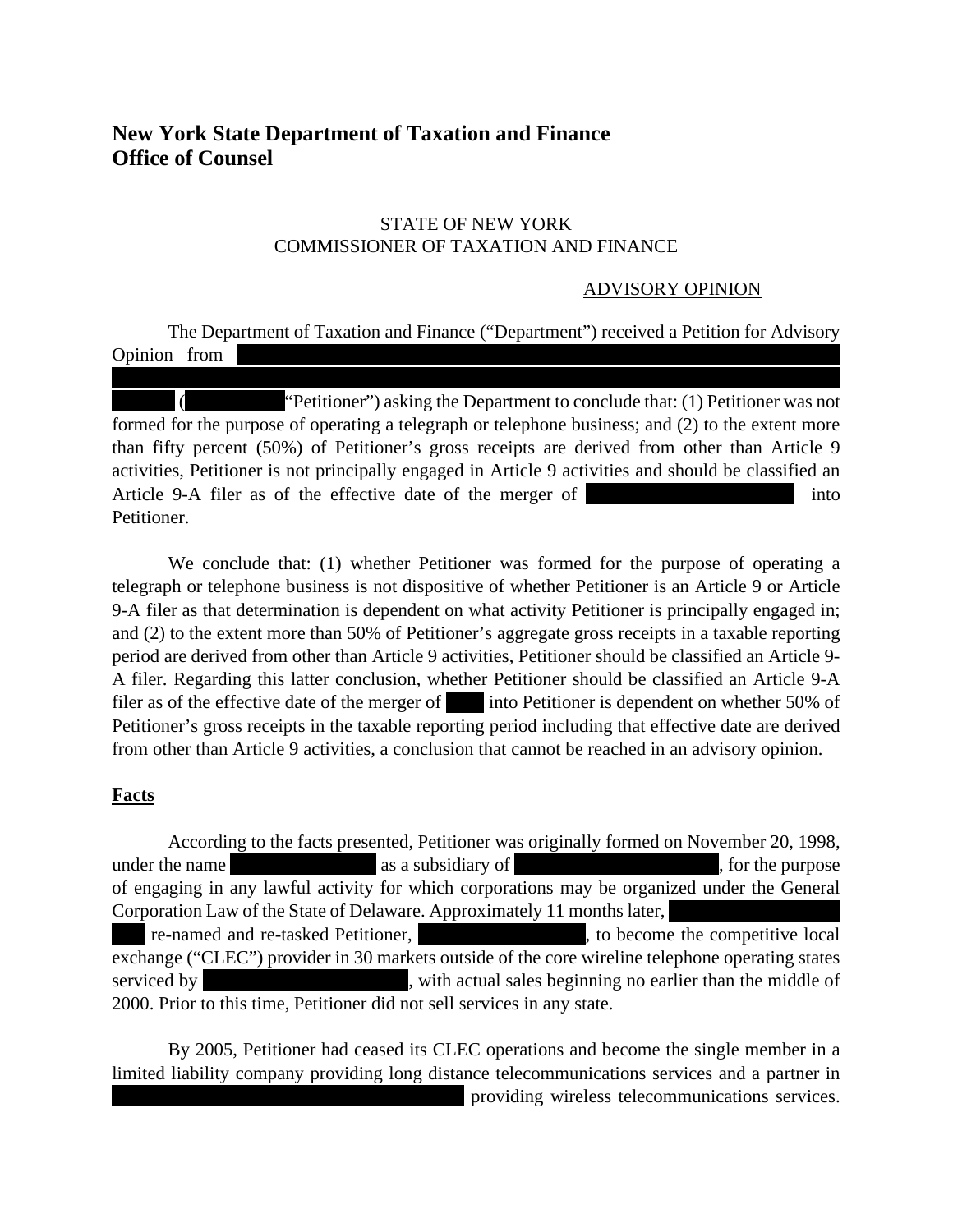Petitioner has been an Article 9 filer in New York since commencing its operations in the state in 2001.

, a corporation for federal income tax purposes, has been principally engaged in activities other than the telegraph or telephone business and, accordingly, has been an Article 9-A filer in New York. On December 31, 2016, nerged into  $\blacksquare$  with  $\blacksquare$  as the surviving entity. Subsequent to the merger of into finite perfection server contends that it will derive more than 50% of its receipts from activities subject to taxation under Article 9-A.

#### **Discussion**

Sections 183 and 184 of Article 9 of the Tax Law impose franchise taxes on a domestic or foreign corporation formed for or principally engaged in the conduct of a telegraph or telephone business for the privilege of exercising its corporate franchise, doing business, employing capital, owning or leasing property in a corporate or organized capacity, or maintaining an office in New York State. However, notwithstanding the "formed for" language above, whether a given corporation is properly classified and held subject to taxation under Article 9 or under Article 9-A is to be determined from an examination of the nature of its business activities. Neither the laws under which Petitioner was incorporated nor the provisions of Petitioner's certificate of incorporation are controlling. Matter of McAllister Bros. v. Bates, 272 AD 511, 72 NYS2d 532 (3d Dept1947), lv denied 279 NY 1037; Matter of Holmes Electric Protective Services v. McGoldrick, 262 AD 514, 30 NYS2d 589, affd 288 NY 635. It is well established that classification for corporation tax purposes is to be determined by the nature of the taxpayer's business and not by the words in its certificate of incorporation, nor by focusing on one aspect of its business operations. The business must be viewed in its entirety and from the perspective of its customers—what they buy and pay for. Matter of Capitol Cablevision Sys., Inc., Tax Appeals Tribunal, June 9, 1988. Therefore, the determination of whether Petitioner is subject to tax under Article 9-A or Article 9 hinges on what activity Petitioner is principally engaged in; the purpose for which Petitioner was formed is not dispositive of whether Petitioner is an Article 9 or Article 9-A filer.

Ordinarily, a corporation is deemed to be principally engaged in the activity from which more than 50% of its gross receipts are derived. Matter of Texas Eastern Transmission Corp., Tax Appeals Tribunal, November 12, 1988. Re Joseph Bucciero Contracting Inc., Advisory Op St Comm, July 23, 1981, TSB-A-81(5)C. Advisory Opinion Petition No. C890104c, TSB-A-89(9)C, 1989 WL 137365, at 1-2 (July 18, 1989). Moreover, gross receipts from various aspects of a corporation's business may be aggregated to determine what business the corporation is principally engaged in. Advisory Opinion Petition No. C900911b, TSB-A-91(4)C, 1991 WL 64702, at 2 (Jan. 31, 1991). Therefore, to the extent that more than 50% of Petitioner's aggregate gross receipts in a taxable reporting period are derived from other than Article 9 activities, Petitioner should be classified as an Article 9-A filer.

Nonetheless, the actual determination of what activity Petitioner is principally engaged in is a question of fact not susceptible of determination in an Advisory Opinion. An Advisory Opinion